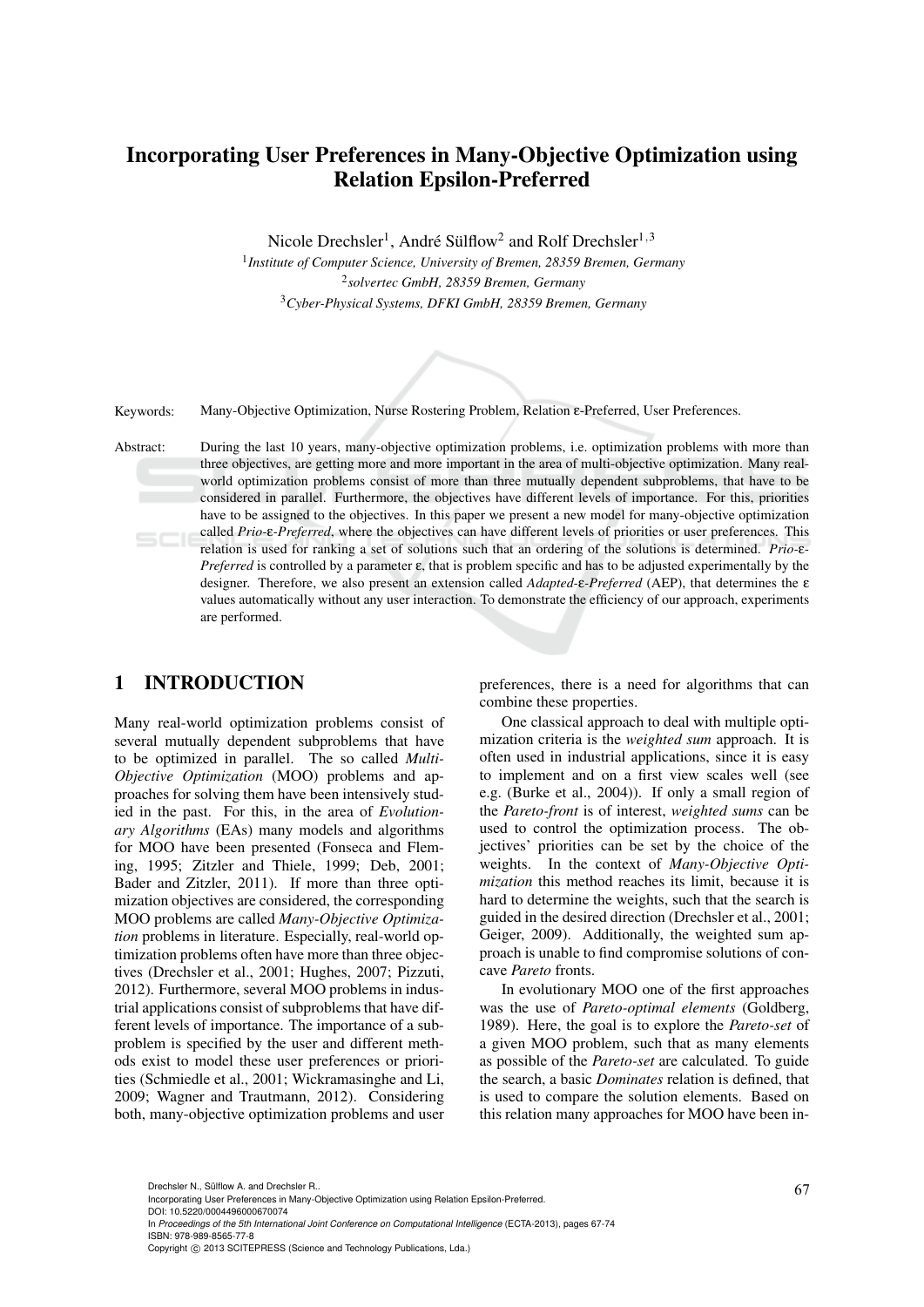tensively studied (Fonseca and Fleming, 1995; Zitzler and Thiele, 1999; Deb, 2001). But often, these methods only consider two or three optimization objectives (Deb, 2001). If many-objective optimization problems are considered, these methods have several drawbacks. For example in (Deb, 2001) it is reported, that the number of individuals in the *Pareto-set* increases with the number of optimization objectives. Experiments have shown, that for 20 objectives the ranking of solutions is nearly impossible. For this, the ratio of solutions that cannot be distinguished using the *Dominates* relation is almost 100%. But, if EAs are used, a ranking of the solutions is necessary to guide the search.

To overcome these problems in many-objective optimization several approaches have been presented (see e.g. (Fleming et al., 2005; Corne and Knowles, 2007; Ishibuchi et al., 2008; Brockhoff and Zitzler, 2009; Bader and Zitzler, 2011)). A promising approach in evolutionary many-objective optimization is objective reduction based on the *Dominates* relation (Brockhoff and Zitzler, 2009). There, the considered objectives are reduced during decision making while preserving the dominance structure of the considered optimization problem as much as possible. In (Brockhoff and Zitzler, 2009) the reduction concept has been studied for the multi-objective knapsack problem, for DTLZ test functions (Deb et al., 2005) with up to 25 objectives and for a radar waveform problem with nine objectives (Hughes, 2007). The hypervolume based MOO has also been extended to many-objective optimization. A method that approximates the hypervolume indicator is presented in (Bader and Zitzler, 2011). In (Drechsler et al., 2001; di Pierro et al., 2007; Li and Wong, 2009; Sülflow et al., 2007) relations are presented that distinguish between solutions that are incomparable if the *Dominates* relation is considered. An overview and a comparison of these methods is given in (Corne and Knowles, 2007; Ishibuchi et al., 2008).

Furthermore, approaches are presented that consider user preferences in many-objective optimization (Wickramasinghe and Li, 2009; Auger et al., 2009; Wagner and Trautmann, 2012). In (Wickramasinghe and Li, 2009) a user-defined distance metric is used to guide the search on the basis of the *Dominates* relation. The incorporation of user preferences to the hypervolume approach has been investigated in (Auger et al., 2009; Wagner and Trautmann, 2012).

The approaches in (Drechsler et al., 2001; Schmiedle et al., 2001; Sülflow et al., 2007) are based on a relation called *Preferred*. Relation *Preferred* is a refinement of relation *Dominates*, i.e. a ranking of solution elements that are incomparable using the *Dom-* *inates* relation is enabled. This results in a better guided search if EAs are used. In (Drechsler et al., 2001) the model has been applied to an optimization problem from the area of computer-aided design of integrated circuits. There, five optimization objectives have been considered in parallel. Experiments have shown, that *Preferred* clearly outperforms the *Dominates* relation and an approach based on a *weighted sum*. In (Schmiedle et al., 2001) *Preferred* is extended, such that it can also handle different levels of priorities. The model is applied to an approach that makes use of *Genetic Programming* (Koza, 1992) in computer-aided designed of integrated circuits.

An extension of *Preferred*, the so-called relation ε-Preferred, has been introduced in (Sülflow et al., 2007). For this, *Preferred* is enriched by a parameter ε, where ε defines a radius for each objective. If an objective is outside this region, the corresponding elements are "punished". In these examinations experiments are performed, where a complex scheduling problem is considered, i.e. the *Nurse Rostering Problem* (NRP) is solved using an EA. The NRP is of high practical relevance and consists of several constraints, i.e. resource planning for employees in a hospital has to be performed. In the experiments, an example from a hospital that consists of 26 optimization objectives, has been considered. It turns out, that two approaches based on the *Dominates* relation and *Nondominated Sorting* (NSGA-II) could be improved with respect to quality significantly. Additionally, ε*-Preferred* outperforms *Preferred* with respect to quality and robustness.

In this article relation ε*-Preferred* is considered and further extended, such that it can handle different levels of priorities. Optimization problems like e.g. the NRP consist of several objectives with problem specific user preferences. For this, the new relation model *Prio-*ε*-Preferred* is formally introduced. This relation is used to guide the search of an EA, where the parameter  $\varepsilon$  has to be set by the developer. It is shown by experiments that the convergence behavior of the algorithm and the quality of the results depend on the choice of ε. Thus, a new method is presented, that allows to determine good choices of ε automatically without user interaction. The resulting method *Adapted-*ε*-Preferred* (AEP) automatically adapts parameter  $\varepsilon$  such that the same quality as the "hand-crafted" results can be obtained without user interaction.

To demonstrate the efficiency of *Prio-*ε*-Preferred* and AEP several experiments are performed. The methods are used to guide the search of an EA for the NRP, using benchmarks from (Benchmarks, 2012), where the user preferences are given. Considering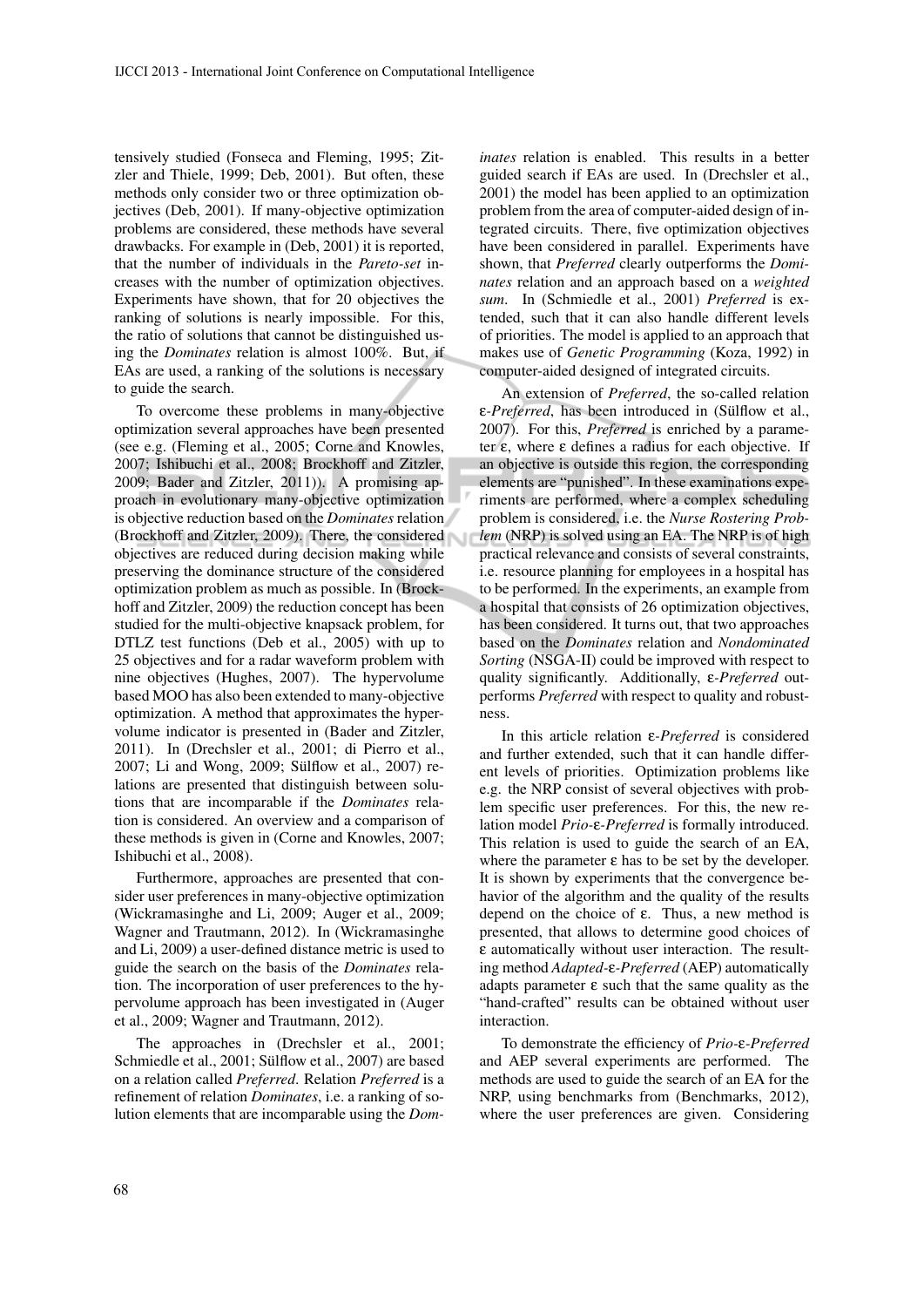these benchmarks, the number of optimization objectives ranges from 9 to  $17<sup>1</sup>$ . In the experiments different choices of ε are examined such the potential of *Prio-*ε*-Preferred* is shown. A comparison to relation *Dominates* (Goldberg, 1989) and method NSGA-II (Deb, 2001) shows that *Prio-*ε*-Preferred* clearly outperforms these approaches<sup>2</sup>. Then the influence of parameter ε is studied in detail. The new method AEP is applied to the considered benchmarks. It is shown, that the automatic method AEP is as good as *Prio*ε*-Preferred*, where parameter ε is adjusted manually. Notice, that for AEP no user interaction is required.

The paper is structured as follows: In Section 2 previous work is reviewed. Then, the considered application, the NRP is explained in Section 3. The new model *Prio-*ε*-Preferred* is described in Section 4. Then in Section 5 experimental evaluations are performed that demonstrate the properties of the *Prio*ε*-Preferred* relation. In Section 6 the method AEP is introduced and experimental results are discussed. A summary of the proposed relation and methods is given in Section 7. **ECHNO** AND

### 2 PRELIMINARIES

To make the article self-contained, we briefly give an overview on basic techniques in evolutionary multiobjective optimization and on relations proposed in this field for comparison.

#### 2.1 Multi-objective Optimization

In general, many optimization problems consist of several mutually dependent and conflicting subproblems, i.e. usually the improvement in one objective leads to the deterioration of another objective.

A multi-objective optimization problem is defined as follows: Given a search space  $Ω$ , an evaluation function  $f: \Omega \to \mathbb{R}^m$  is defined to calculate the fitness vector  $F(A)$ :  $\forall A \in \Omega$  of size *m*. Then we have to minimize (or maximize) the elements of  $F(A)$ . In the following we assume, without loss of generality, that *F* has to be minimized for all objectives. According to (Goldberg, 1989) it holds:

#### **Definition 1.** Let  $A, B \in \Omega$ .

*A*  $\prec$ <sub>*dominates*</sub> *B* :⇔  $\exists j : F_j(A) < F_j(B) \land F_i(A) \leq F_i(B), 1 \leq i \leq m$ .

Based on this, we can describe the Pareto set  $\gamma$  as

$$
\forall p \in \chi: \nexists q \in \Omega: q \prec_{dominates} p.
$$

As can be seen from the definition above, if two elements  $A, B \in \Omega$  are compared with the *Dominates* relation, then *A* dominates *B* only if it is less or equal to *B* in all objectives and if it is better in at least one objective. All elements  $A \in \Omega$  in the Pareto-set are equal or *not comparable*. Usually, all points in this set are of interest for the decision maker or designer.

### 2.2 Relation *Preferred*

To perform a refinement of the *Dominates* relation *Preferred* is defined. Using the *Preferred* relation a set of solutions can be classified into so-called *Satisfiability Classes* (SC) (Drechsler et al., 2001). Relation *Preferred* respects the number of objectives in which *A* differs from *B*:

**Definition 2.** Let *A,B* ∈ Ω. *A*  $\prec$ <sub>*preferred*</sub> *B* :⇔  $|{i : F_i(A) < F_i(B), 1 \leq i \leq m}$   $|{j : F_i(B) <$  $F_i(A), 1 \leqslant j \leqslant m$ .

Using Definition 2 we are able to compare elements  $A, B \in \Omega$  pairwise more precisely. *A* is *preferred* to *B* (*A*  $\prec$ <sub>*preferred*</sub> *B*) iff *i* (*i*  $\leq$  *n*) components of *A* are smaller than the corresponding components of *B* and only  $j$  ( $j < i$ ) components of *B* are smaller than the corresponding components of *A*. We use a graph representation for the relation, where each element is a node and "preferences" are given by edges. Relation *Preferred* is not a partial order, because it is not transitive, i.e. the relation graph can have cycles. Solutions that are included in a cycle are denoted as incomparable. They are computed by a linear time graph algorithm (Drechsler et al., 2001).

#### 2.3 Relation ε*-Preferred*

To improve the robustness of relation *Preferred* in many-objective optimization ε*-Preferred* has been introduced (Sülflow et al.,  $2007$ ). Hence, the idea is to define fitness limits  $\varepsilon_i$ ,  $1 \le i \le m$ , for each dimension.

**Definition 3.** Let  $A, B \in \Omega$  and  $\varepsilon_i, 1 \leq i \leq m$ 

$$
A \prec_{\varepsilon-exceed} B \Leftrightarrow
$$
  
|\{i : F\_i(A) < F\_i(B) \land |F\_i(A) - F\_i(B)| > \varepsilon\_i\}| >  
|\{j : F\_j(A) > F\_j(B) \land |F\_j(A) - F\_j(B)| > \varepsilon\_j\}|.

ε*-exceed* additionally takes the distance of the solutions components into account. Using ε*-exceed* the extension ε*-Preferred* is defined as follows:

<sup>&</sup>lt;sup>1</sup>In contrast to (Sülflow et al., 2007) benchmarks from (Benchmarks, 2012) are taken. This makes the results comparable to other approaches.

 ${}^{2}$ A comparison to a many-objective approach with user preferences like e.g. performed in (Auger et al., 2009) can not be directly given, because different modellings of user preferences are used. But, the modelling of user preferences as presented here in combination with the hypervolume indicator is an interesting task for future work.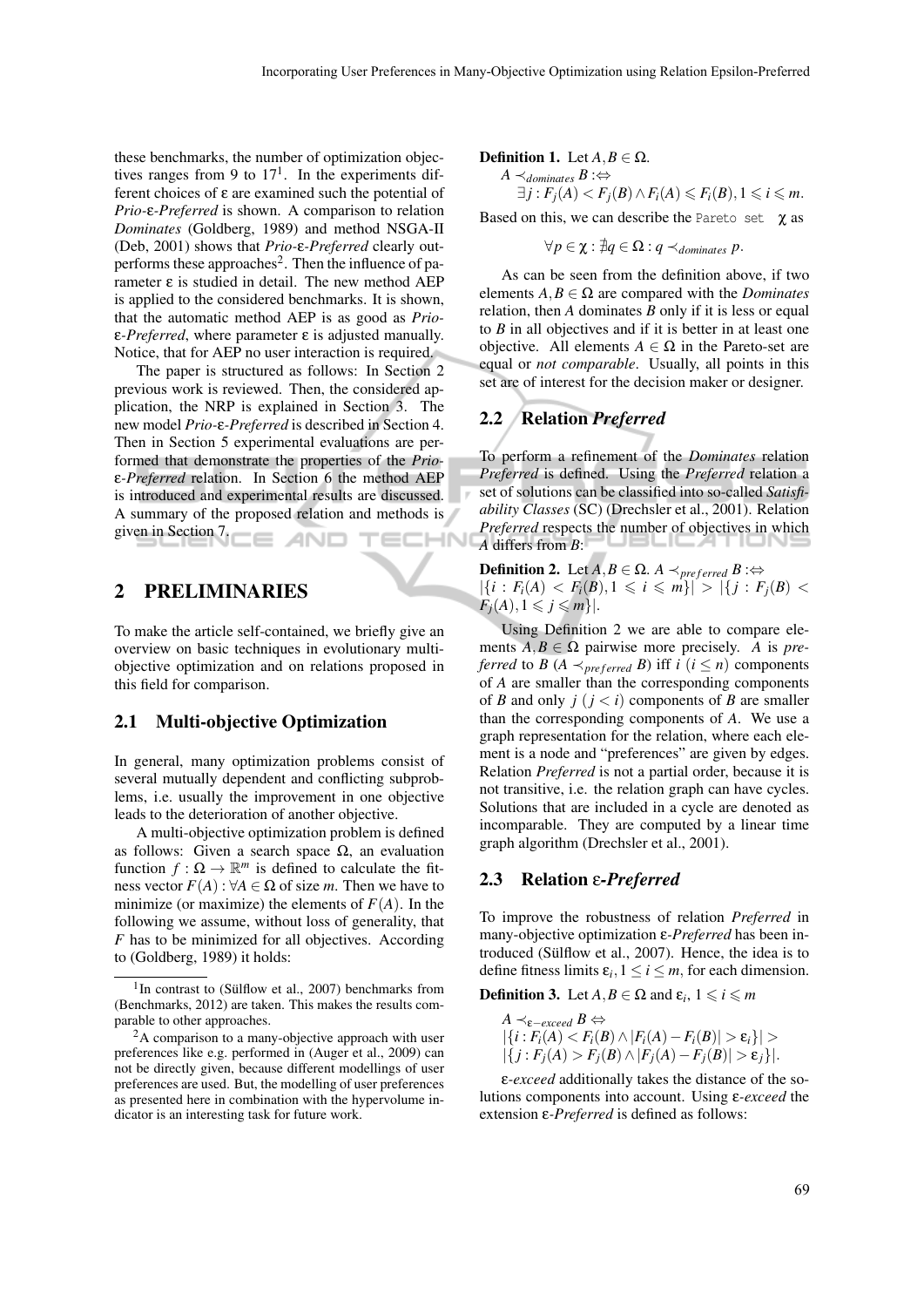**Definition 4.** Given two solutions  $A, B \in \Omega$ .

 $A \prec_{\varepsilon-preferred} B \Leftrightarrow$ 

*A*  $\prec$ <sup>*ε*</sup>*–exceed B V* (*B*  $\nprec$ <sup>*k*</sup>*ε–exceed A ∧A*  $\prec$ *preferred B*)

First it is counted how often a solution exceeds the ε-limits and the better solution is determined. If both solutions are in the given range *Preferred* is used for comparison.

**Example 1.** Consider some solution vectors from  $\mathbb{R}^3$ , i.e. the results of three objective functions:

(7,0,9) (8,7,1) (1,9,6)

Additionally, let  $\varepsilon_i = 5, 1 \le i \le 3$ . (7,0,9) *≺*ε*−pre f erred* (8,7,1), because for the second objective it holds  $|0 - 7| > \varepsilon_2$ , where solution (7,0,9) "wins", and for the third it holds  $|9-1| > \varepsilon_3$ , where solution (8,7,1) "wins". Since each solution has an ε-exceeding objective, *Preferred* is used for comparison. The same argumentation holds for (8,7,1) *≺*ε*−pre f erred* (1,9,6) and (1,9,6) *≺*ε*−pre f erred* (7,0,9).

# 3 THE APPLICATION: UTILIZATION PLANNING PROBLEM

The problem of utilization planning, i.e. the *Nurse Rostering Problem* (NRP) (Burke et al., 2004; Burke et al., 2012), is very complex and cannot fully be described with all details. For this, we briefly highlight the main aspects to give an idea of the underlying optimization problem.

**CHN** 

The problem is to determine a schedule for employees at a hospital. In our examinations schedules for up to 16 persons for a planning period of 30 days are computed. The computation of the fitness can be roughly categorized in three main areas:

- 1. Rules resulting from ergonomics, e.g. having regular shifts
- 2. Restrictions by law, e.g. maximal hours of work per day or maximal working days per month
- 3. Rules of the nurse station, e.g. sufficient nurses per shift

Some of these constraints are "hard" in the sense that they have to be fulfilled, while others are "soft", i.e. they improve the fitness, but also without them valid schedules result. All together up to 30 optimization objectives are influencing the fitness function. Each one might have a different influence, e.g. some are linear while others are exponential regarding their influence.

In our application we make use of benchmarks for the nurse rostering problem that are reported in (Burke et al., 2012). The benchmarks are available

| Name/Day  |   | $\overline{2}$ | 3 | 4 | 5 | 6 | 7              | 8 | 9 | $\cdots$ | 30 |
|-----------|---|----------------|---|---|---|---|----------------|---|---|----------|----|
| C. Meyer  | S | S              | D | D | V | v | V              |   | N |          | N  |
| J. Smith  | D | D              |   |   | N | N | N              |   |   |          | V  |
| J. Doe    |   |                | D | D | D | D |                |   |   |          | D  |
| J. Blow   | F | F              |   |   |   |   |                |   | F |          |    |
| J. Bloggs | S | V              | V |   |   | N | $\overline{N}$ | N |   |          |    |
| $\ddotsc$ |   |                |   |   |   |   |                |   |   |          |    |
|           |   |                |   |   |   |   |                |   |   |          |    |

Figure 1: Example nurse rostering schedule.

from (Benchmarks, 2012). There, the rules of the nurse station are modeled as hard constraints. The remaining optimization objectives are considered as soft constraints, where a weight for each rule is given in the benchmark. Thus, a weighted sum can be constructed in such a way that a single fitness value is calculated for each employee and schedule. Following this, we get one fitness value for each employee that has to be optimized in parallel. The fitness values are stored in an *m*-dimensional vector, where  $m = \frac{\text{#employees}}{1}$ . One dimension gives the objective function for the hard constraint and the remaining dimensions the soft constraints for each employee.

Example 2. To give a better understanding of the approach in Figure 1 a sketch of a schedule is given. Depending on the grade of training the optimization algorithm assigns exactly one shift to a person per day. In this example all given shifts are marked with a letter. These letters have the following meaning: Day shift (D), Night shift (N), Late shift (L), Vacation (V), Free shift (F) and Stand-by shift (S). For more details see (Burke et al., 2004; Burke et al., 2012; Benchmarks, 2012).

## 4 RELATION *Prio-*ε*-Preferred*

Most often in real-world applications the objectives have different priorities, i.e. one objective is more important than another objective. For this it is of high relevance to model the priorities during the optimization process. For the NRP the user preferences have been pointed out in the previous section. In the following we propose a new model that combines multiple optimization criteria with user preferences.

#### 4.1 Definition

To model priorities of optimization objectives in this approach a new relation *Prio-*ε*-Preferred* is defined. In (Schmiedle et al., 2001) relation *Priority Preferred* has been defined that combines relation *Preferred*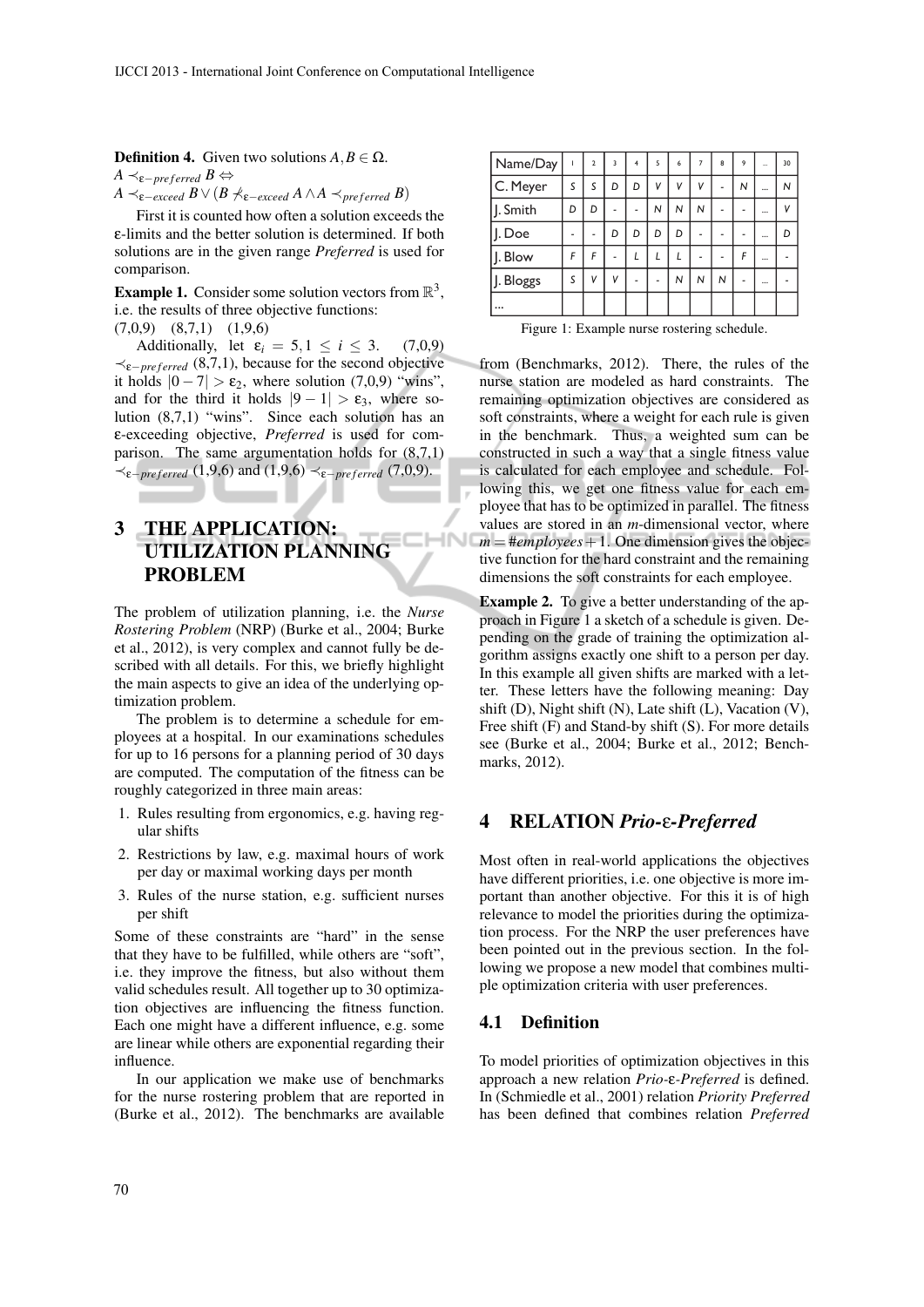with priorities. Following this, the model proposed in this approach combines relation ε*-Preferred* with a lexicographic ordering of the objectives.

Let us assume that priorities  $1, 2, \ldots, k$  are assigned to the *m* objectives in an ascending ordering, i.e. the lower the index  $i, 1 \le i \le k$ , the higher the priority.

**Definition 5.** Let  $p = (p_1, \ldots, p_k)$  be a priority vector.  $p_i$  determines the number of objectives that have priority *i*. The priority of an objective is calculated by the function  $pr: \{1, \ldots, m\} \rightarrow \{1, \ldots, k\}$ . The subvector of objectives  $c|_i$  of priority *i* is defined as

$$
c|_i \in \mathbb{R}^{p_i}, c|_i = (c_r, \ldots, c_s),
$$

where

$$
r = \sum_{j=1}^{i-1} p_j + 1 \wedge s = \sum_{j=1}^{i}
$$

For  $A, B \in \Omega$  relation  $\prec_{\varepsilon - \text{proper}} (Prio-\varepsilon-\varepsilon)$ *Preferred*) is defined by:

*i*

*pj .*

*A*  $\prec$ <sub>ε−</sub> *<i>B* :⇔

*∃ j ∈ {*1*,..., k}* : *A| <sup>j</sup> ≺*ε*−pre f erred B| <sup>j</sup> ∧* IN  $(\forall h < j : A |_{h} \nprec_{\varepsilon-preferred} B |_{h} \wedge B |_{h} \nprec_{\varepsilon-preferred} A |_{h})$ 

More informally, *Prio-*ε*-Preferred* considers the objectives that have the same priority and then performs comparisons using the ε*-Preferred* relation on these objectives. The objectives are considered in descending order of their priority. A solution *A* is better than *B* with respect to relation *Prio-*ε*-Preferred* if the objectives with highest priority of *A* are ε*-Preferred* to *B*. If they are not comparable or equal, the objectives with the next priority in descending ordering are considered and compared using the ε*-Preferred* relation. This is done until the better solution, *A* or *B*, is found or all priorities are considered. If no better solution is found, *A* and *B* are denoted as incomparable.

Example 3. Let us consider a problem with 5 objectives and 3 different priorities. Let  $c =$  $(c_1, c_2, c_3, c_4, c_5)$  a solution vector and  $p = (1, 3, 1)$ a priority vector, i.e. one objective has priority 1 (i.e.  $p_1 = 1$ ), three objectives have priority 2 ( $p_2 = 3$ ) and one objective has priority 3 ( $p_3 = 1$ ). This leads to the function *pr* with  $pr(1) = 1$ ,  $pr(2) = 2$ ,  $pr(3) = 2$ ,  $pr(4) = 2$ , and  $pr(5) = 3$  what means that the first objective has priority 1, the second objective priority 2, and so on. For priority 2 the projection is  $c|_2 \in \mathbb{R}^3$ ,  $c|_2 = (c_2, c_3, c_4)$ , since  $r = 1 + 1 = 2$  and  $s = 1 + 3 = 4.$ 

Now, let us consider two solution vectors,  $A =$  $(2, 7, 0, 9, 15)$  and  $B = (2, 1, 9, 6, 5)$ . Then it holds, that  $B \prec_{\varepsilon - \text{prionref}} A$ . For this, first the objectives with priority 1 are compared. Since they are equal, next the objectives with priority 2 are compared with relation  $\prec_{\varepsilon-preferred}$ , i.e.  $(1,9,6) \prec_{\varepsilon-preferred} (7,0,9)$ 

(see Example 1) which leads to *B*  $\prec_{\varepsilon-priopref} A$ . The last objective does not have to be considered anymore, because it has lowest priority and the decision, which solution is better with respect to relation  $\prec_{\varepsilon \neg$ *priopref*, has already been made.

Then, after a pairwise comparison using *Prio*ε*-Preferred* analogously to (Sülflow et al., 2007) a relation graph is constructed. Then the stronglyconnected components are computed to perform a final ranking as described in (Sülflow et al., 2007).

#### 4.2 Methods

To test and compare the methods proposed in this paper, a framework of an *Evolutionary Algorithm* (EA) that optimizes schedules of the NRP has been used. Details of the representation of the individuals and the genetic operators are left out due to page limitation. The objective function measures the fitness of each individual/schedule, i.e. the rules given by the benchmarks are evaluated and the hard constraint for the schedule and soft constraints for each employee are calculated. These optimization rules are given in the benchmarks. The first objective of the *m*-dimensional fitness vector gives the hard constraint and the remaining objectives the soft constraints. The priorities for the optimization objectives are set such that the first objective, the hard constraint, is of highest priority 1 and the soft constraints for the employees have priority 2. Using the notation from Definition 5, for the two priorities we have  $p = (1, m - 1)$ ,  $pr(1) = 1$ and  $pr(i) = 2, 2 \le i \le m$ .

## 5 EXPERIMENTAL RESULTS

In this section we give an insight into the behavior of the many-objective optimization methods for the nurse rostering problem presented in this paper. For the experiments, the algorithms are applied to benchmarks that are taken from (Benchmarks, 2012).

To compare the results of the high dimensional optimization, we use a weighted sum approach to transform the fitness vector back to one dimension. The justification of the weights results from the experience of experts and they are given in the benchmarks. To measure the influence of random seeds on the results, the random number generator has been initialized with 10 different values. The results in the following give the average value for these 10 runs. The average values of the results are used for comparison of the methods in the following. In all experiments the population size is set to 50 and the EA runs for 5000 generations.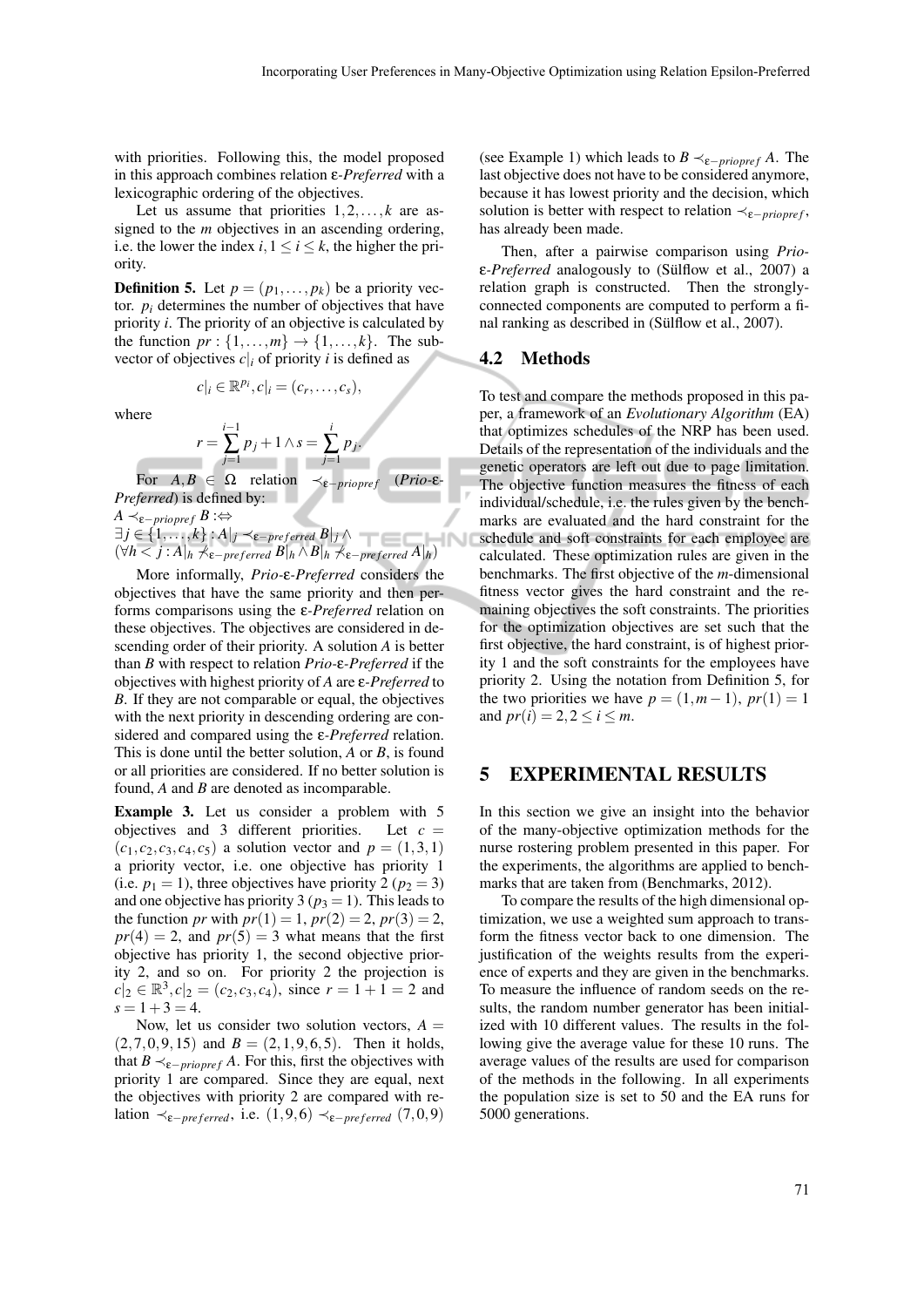| <b>Benchmark</b>    | #Objectives | Method                     | AVG    | Quality |
|---------------------|-------------|----------------------------|--------|---------|
|                     |             | NSGA-II                    | 36993  | $0\%$   |
| GPost               | 9           | PrioPref                   | 10512  | 71%     |
|                     |             | Prio $E$ Pref $-5000$      | 10485  | 72%     |
|                     |             | Weighted Sum               | 7159   | 80%     |
|                     |             | NSGA-II                    | 2140   | $0\%$   |
| Millar-2Shift-DATA1 | 9           | PrioPref                   | 2670   | $-24\%$ |
|                     |             | Prio $E$ Pref $-5000$      | 2720   | $-27\%$ |
|                     |             | Weighted Sum               | 1310   | 39%     |
|                     |             | NSGA-II                    | 92022  | $0\%$   |
| ORTEC01             | 17          | PrioPref                   | 12976  | 86%     |
|                     |             | Prio $\epsilon$ Pref -5000 | 15448  | 83%     |
|                     |             | Weighted Sum               | 9132   | $90\%$  |
|                     |             | NSGA-II                    | 114604 | $0\%$   |
| Valouxis-1          | 17          | PrioPref                   | 21048  | 82%     |
|                     |             | Prio $E$ Pref -5000        | 19872  | 83%     |
|                     |             | Weighted Sum               | 13986  | 88%     |

|  |  |  |  | Table 1: Fitness for generation 5000. |  |
|--|--|--|--|---------------------------------------|--|
|--|--|--|--|---------------------------------------|--|

Table 2: Comparison of different epsilon values after 5000 generations.

| <b>Benchmark</b> | Prio $E$ Pref -5000 |                | Prio $E$ Pref -1000 |                |        | Prio $E$ Pref $-500$ | Prio $E$ Pref -10 |         |  |
|------------------|---------------------|----------------|---------------------|----------------|--------|----------------------|-------------------|---------|--|
|                  | AVG                 | <b>Duality</b> | AVG                 | <b>Duality</b> | AVG.   | <b>Duality</b>       | AVG.              | Oualitv |  |
| <b>GPost</b>     | 0485                | $9\%$          | 9014                | 14%            | 7925   | 24%                  | 8502              | 19%     |  |
| Millar-2Shift    | 2720                | 0%             | 1970                | 28%            | 1540   | 43%                  | 2340              | 14%     |  |
| ORTEC01          | 5448                | $0\%$          | 11181               | 28%            | 11275. | 27%                  | 4496              | 6%      |  |
| Valouxis-1       | 19872               | 0%             | 7508                | 12%            | 7018   | 14%                  | 7954              | 10%     |  |

First, the presented approaches PrioPref and Prio εPref are compared to the well-known method NSGA-II . The results are summarized in Table 1. The epsilon value in Prio εPref is set to 5000 by the user. Experiments have shown that this setting is a good starting point for our investigations. It can be seen that both methods based on relation *Preferred* outperform NSGA-II enormously in most cases. Only for benchmark *Millar-2Shift-DATA1* NSGA-II has a better performance, but for the other cases it is improved by more than 70%. In row *Weighted Sum* additionally the results for the weighted sum approach, i.e. a single objective optimization approach, are given. The results obtained by the weighted sum are better than the results calculated by the multi-objective optimization methods. This can be explained by the fact that the benchmarks are designed such that the weights are directly given, which is an advantage of the weighted sum approach.

For the experiments above a relatively high epsilon value has been used. In a next series of experiments we briefly discuss the influence of alternative choices, the results are summarized in Table 2. By this, directions for improvements are pointed out (see also Section 6).

As reference for the experiments we use the epsilon value of 5000 from the previous section. The results are given in column Prio εPref -5000. In a first run denoted in column Prio εPref -1000 the epsilon values of the optimization objectives were set to 1000. Even by these first experiments, the quality could be improved by more than 10% to nearly 30%. The trend holds, if epsilon value 500 is considered. Especially for benchmark *Millar-2Shift-DATA1*<sup>3</sup> improvements of more than 40% can be observed. If the value of ε was too low, e.g. 10 as given in Table 2 in column Prio  $E$ Pref -10, the quality of the results is decreasing. For all considered benchmarks the average value of the fitness function is worse than the quality for epsilon values 1000 and 500, respectively. The experiments also show that the best choice of the epsilon value depends on the considered benchmark. For *OR-TEC01* the best average results are determined with epsilon value 1000, while the best results for *GPost*, *Millar-2Shift-DATA1* and *Valouxis-1* are obtained for epsilon value 500. Thus, there is a need for methods to determine a good epsilon value for the bench-

<sup>3</sup> In Table 2 and Table 3 *Millar-2Shift* is the abbreviation for benchmark *Millar-2Shift-DATA1*.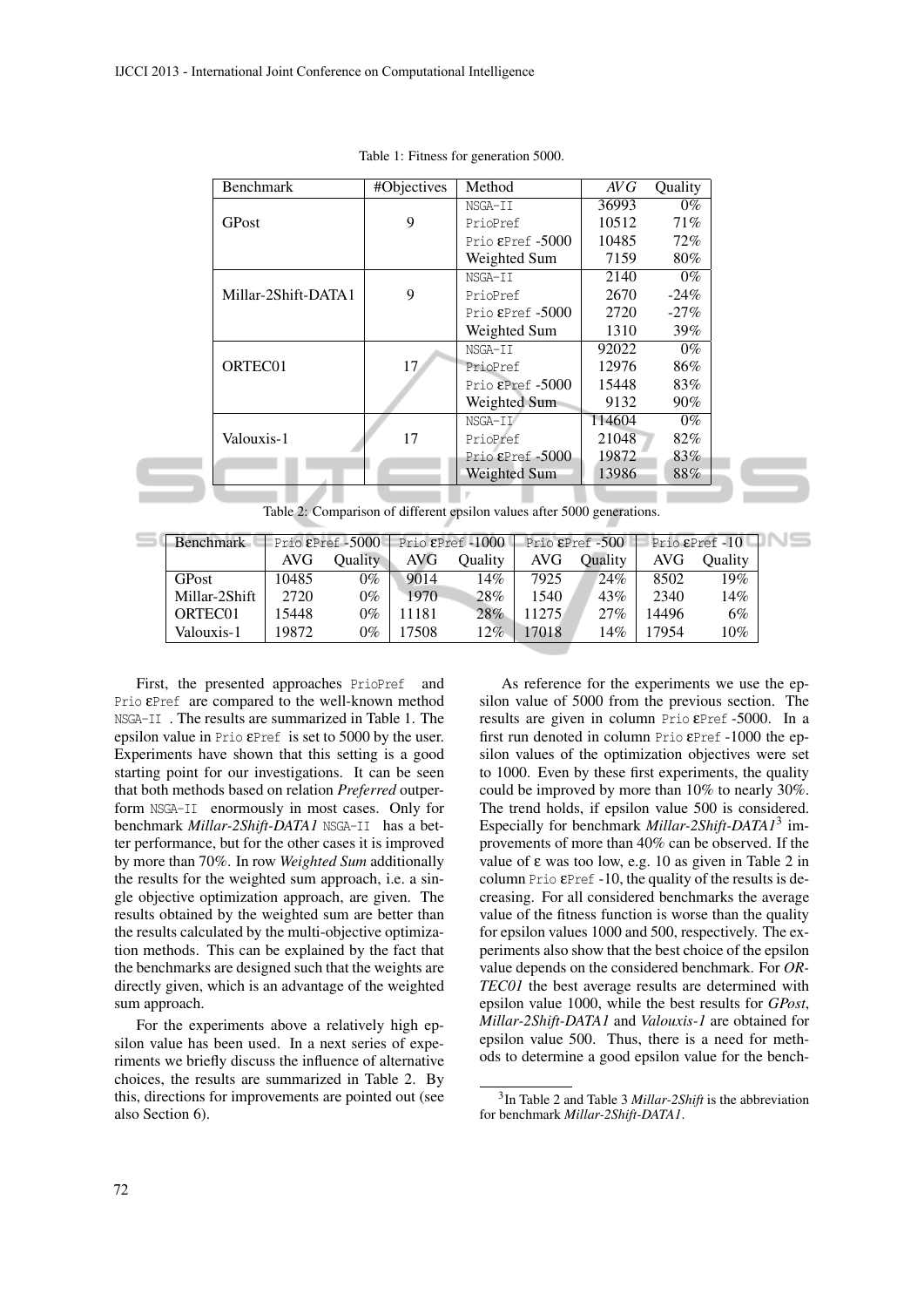| <b>Benchmark</b> | NSGA-II |                | Prio $E$ Pref -1000 |         |       | Prio &Pref -500 | <b>SEP</b> |         | AEP   |                |
|------------------|---------|----------------|---------------------|---------|-------|-----------------|------------|---------|-------|----------------|
|                  | AVG.    | <b>Ouality</b> | AVG.                | Ouality |       | AVG Ouality     | AVG        | Ouality | AVG   | <b>Ouality</b> |
| GPost            | 36993   | $0\%$          | 9014                | 75%     | 7925  | 79%             | 15755      | 57%     | 7557  | $80\%$         |
| Millar-2Shift    | 2140    | $0\%$          | 1970                | $8\%$   | 1540  | 28%             | 2400       | $-12\%$ | 1590  | 26%            |
| ORTEC01          | 92022   | $0\%$          | 11181               | $88\%$  | 11275 | 88%             | 14058      | $85\%$  | 11672 | 87%            |
| Valouxis-1       | 14604   | $0\%$          | 17508               | $85\%$  | 17018 | 85%             | 22594      | 80%     | 16692 | 85%            |

Table 3: Comparison of methods for adapted epsilon values after 5000 generations.

mark under consideration automatically. In summary, based on relation *Prio-*ε*-Preferred* the quality measured by the fitness value could be significantly improved. Even for example *Millar-2Shift-DATA1* better results have been calculated. But as can be seen by the experiments, there is a need to determine good problem specific epsilon values. For this, in the next section an approach is presented that sets the epsilon values automatically, i.e. no user interaction is needed anymore.

# 6 ADAPTATION OF EPSILON VALUES

In this section first a description of the automatic adaptation of the epsilon values is given. Then experimental results are carried out to demonstrate the efficiency of the approach.

#### 6.1 The Idea

In the last section we gave insight into the influence of the epsilon values during the optimization process. Altogether, the choice of the epsilon values has a large influence on the quality of the results. Now, the problem is to find a good epsilon value, such that the algorithm has its best performance. For this, two methods *Separated* ε*-Preferred* (SEP) and *Adapted* ε*-Preferred* (AEP) have been developed that are introduced in the following. Starting from an initial point, both methods reduce the epsilon values used throughout the algorithm automatically.

For method SEP for each objective one separated epsilon value is provided. It is determined such that for each objective the average fitness value over the whole population is calculated:

$$
\varepsilon_j=\sum_{i=1}^{|P|}\frac{Ind_{i,j}}{|P|}, 1\leq j\leq m,
$$

where m is the number of objectives,  $|P|$  is the size of the population and  $Ind_{i,j}$  is the *j*-th objective of the *i*-th individual in population *P*. The epsilon values  $\varepsilon_j$ ,  $1 \leq j \leq m$ , are updated in each generation.

In contrast, for method AEP one epsilon value for all objectives is determined. Therefore, one individual out of the best *Satisfiability Class* (SC) derived by Prio εPref is randomly chosen. The new epsilon value is determined by the average value of all objectives of that individual:

$$
\varepsilon = \sum_{j=1}^m \frac{Ind_{best,j}}{m},
$$

where *Indbest, <sup>j</sup>* is the *j*-th objective of a randomly chosen individual out of the best *SC*. The epsilon value is updated in each generation. The idea behind this method is that individuals can be distinguished by relation *Prio-*ε*-Preferred*, if the difference of the individuals exceeds the calculated average range.

#### 6.2 Experimental Evaluation

The results of methods SEP and AEP are summarized in Table 3. For comparison, the results that are derived from NSGA-II and Prio εPref with epsilon values 1000 and 500 are shown in the table. First, we take a closer look to column SEP where the results of separated epsilon values are summarized. The average is better than the average values derived by NSGA-II , but worse than the results derived by Prio εPref -500 and Prio εPref -1000. In column AEP the method for automatic setting of epsilon values shows the same performance than the algorithms that resulted from setting the epsilon values manually. If doing so, many experiments have to be performed to find a good choice of epsilon. In contrast, if using AEP epsilon is set automatically and no user interaction is necessary. Even in two cases (*GPost, Valouxis-1*) the best average quality over all considered epsilon values could be improved. For this it is recommended to use method AEP.

## 7 CONCLUSIONS

Many-objective optimization is becoming more important in real-world applications. In this article an industrial scheduling problem has been examined. It consists of up to 17 optimization objectives that have